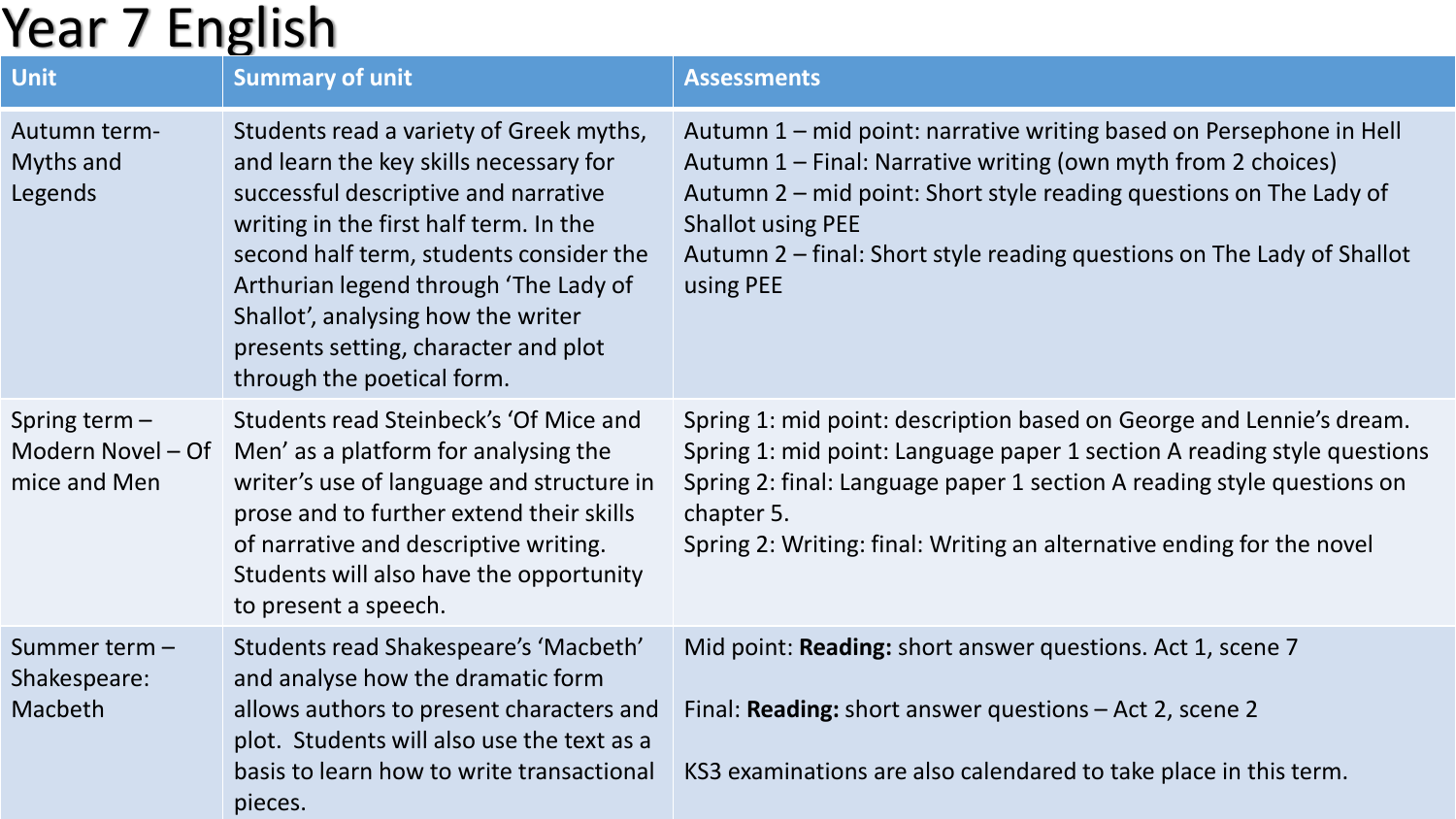| <b>Year 8 English</b>                                                       |                                                                                                                                                                                                                                                                                                                                                                                                                       |                                                                                                                                                                                                                                                                                       |  |  |
|-----------------------------------------------------------------------------|-----------------------------------------------------------------------------------------------------------------------------------------------------------------------------------------------------------------------------------------------------------------------------------------------------------------------------------------------------------------------------------------------------------------------|---------------------------------------------------------------------------------------------------------------------------------------------------------------------------------------------------------------------------------------------------------------------------------------|--|--|
| <b>Unit</b>                                                                 | <b>Summary of unit</b>                                                                                                                                                                                                                                                                                                                                                                                                | <b>Assessments</b>                                                                                                                                                                                                                                                                    |  |  |
| Autumn term -<br>Modern drama:<br>The Crucible                              | Students read Miller's 'The Crucible' as a basis for<br>learning how drama, in particular tragedy, explores<br>aspects of character and plot. Students will build on<br>the analysis skills learnt in Year 7 and expand these to<br>consider audiences' reactions and how context affects<br>how ideas are presented. Students will also refine<br>their writing skills in both creative and transactional<br>pieces. | Autumn 1: mid point: Descriptive piece<br>Autumn 1: final: Newspaper article<br>Autumn 2: mid point - How does Miller present<br>Proctor's character in 'The Crucible'?<br>Autumn 2: final: How does Arthur Miller present the<br>theme of reputation in the play?                    |  |  |
| Spring term $-$<br>$19th$ century<br>literature: The<br>gothic              | Students read a variety of short stories and poems by<br>Edgar Allan Poe through the lens of gothic literature.<br>Stories are used as a stimulus for creative writing and<br>text analysis.                                                                                                                                                                                                                          | Spring 1: mid-point – Write the ending to 'The Raven'<br>as a narrative<br>Spring 1: final: Write a gothic narrative based on a<br>stimulus image<br>Spring 2 midpoint: unseen text analysis – language<br>and structure.<br>Spring 2 final: unseen text analysis – evaluation skills |  |  |
| Summer term -<br>Non-fiction unit:<br>Speeches that<br>changed the<br>world | Students will read a variety of speeches and non<br>fiction texts across time, analysing how language and<br>structure is used for effect. Students will learn how to<br>write an effective argument using persuasive<br>language. Students will also have the opportunity to<br>present a speech.                                                                                                                    | Mid point: Reading analysis on unseen speech<br>Final: Writing a speech<br>KS3 examinations are also calendared to take place in<br>this term.                                                                                                                                        |  |  |